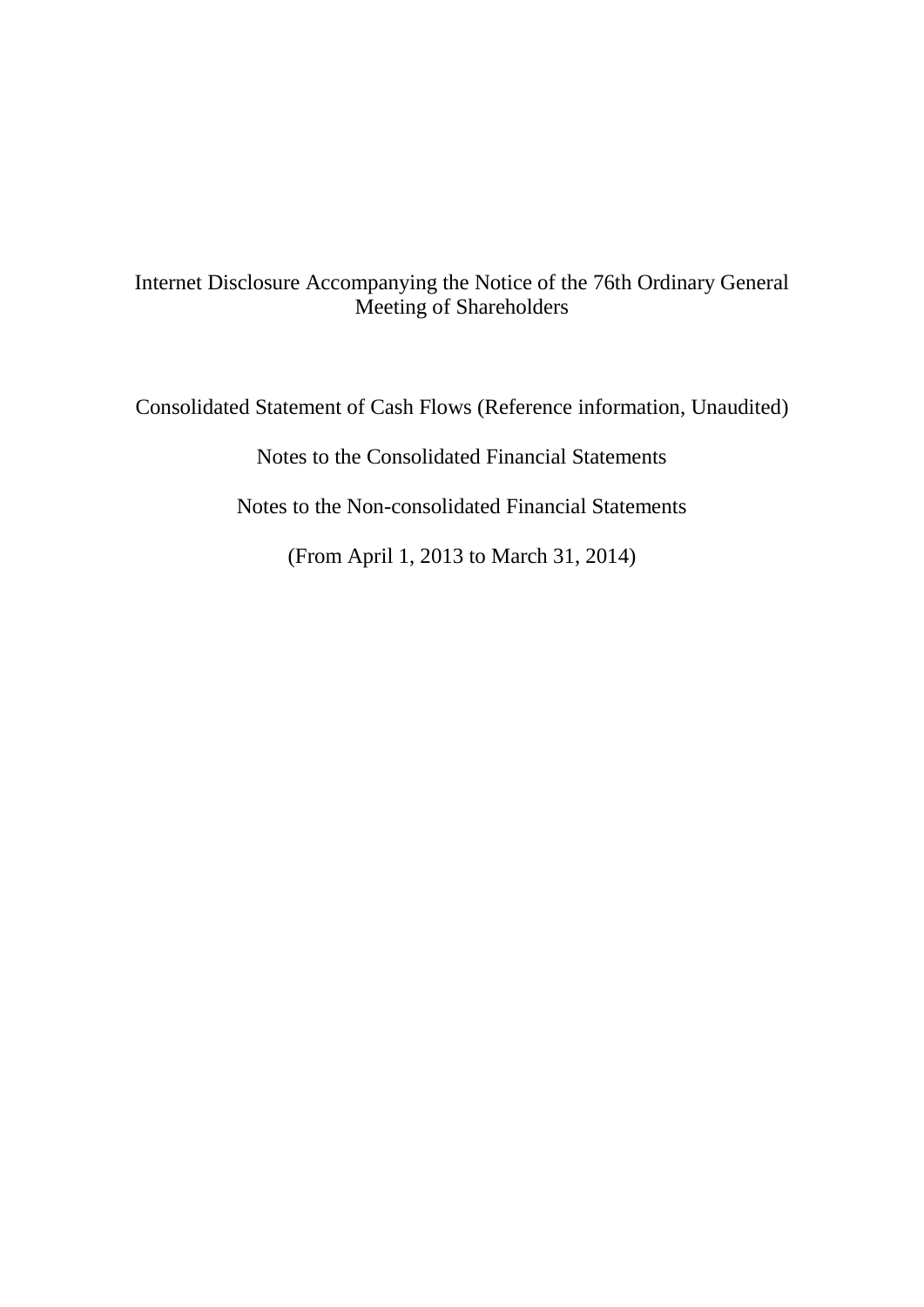## (Reference information) **Consolidated Statement of Cash Flows (Unaudited)**

(From April 1, 2013 to March 31, 2014)

(Millions of yen) **Amount Cash flows from operating activities** Profit before tax 85,486<br>
Depreciation and amortization and amortization and amortization and amortization and amortization and amortization and amortization and amortization and amortization and amortization and amortizat Depreciation and amortization 33,891 and 33,891 and 33,891 and 33,891 and 33,891 and 35,891 and 35,891 and 35,891 and 35,891 and 35,891 and 35,891 and 35,891 and 35,891 and 35,891 and 35,891 and 35,891 and 35,891 and 35,89 Impairment losses 4,770<br>
Finance income (1,849) Finance income (1,849) (1,849) Finance costs and the costs of the costs of the costs of the costs of the costs of the costs of the costs of the costs of the costs of the costs of the costs of the costs of the costs of the costs of the costs of the costs Share of losses of associates 268<br>
Gain on sales of property, plant and equipment (658) Gain on sales of property, plant and equipment (658)<br>
Loss on disposal of property, plant and equipment (450)<br>
450 Loss on disposal of property, plant and equipment (450)<br>Others (2,900) Others (2,900) **Cash generated from operations (before movements in working capital) 120,767** Movements in working capital Decrease in inventories 11,785<br>Increase in trade and other receivables (4,548) Increase in trade and other receivables (4,548) (4,548) (4,548) (4,548) Decrease in trade and other payables (2,171) Increase in retirement benefits liabilities (2,171) Increase in retirement benefits liabilities 215<br>
2015<br>
2016 - 2017<br>
2016 - 2018 - 2019<br>
2016 - 2019<br>
2016 - 2019<br>
2019 - 2019<br>
2019 - 2019 - 2019<br>
2019 - 2019 - 2019 - 2019 - 2019 - 2019 - 2019 - 2019 - 2019 - 2019 - 2019 Sub-total 126,048 Interests received 1,065 Dividends received 56 Interests paid (1,238) (1,238) (1,239) (1,239) (1,239) (1,239) (1,239) (1,239) (1,239) (1,239) (1,239) (1,239) Income taxes paid (24,492) (24,492) (24,492) Income taxes refunded 1,231<br>Net cash generated from operating activities 102.670<br>102.670 Net cash generated from operating activities **Cash flows from investing activities**<br> **Cash flows from investing activities**<br> **CASH FROM INTERNATION CONTRACT CONTRACT CONTRACT CONTRACT CONTRACT CONTRACT CONTRACT CONTRACT CONTRACT CONTRACT CONTRACT CONTRACT CONTRACT CO** Withdrawals of time deposit 6,098 Deposits for time deposit 6,098 Deposits for time deposit Deposits for time deposit (9,087) Proceeds from sales of property, plant and equipment (9,087) Proceeds from sales of property, plant and equipment (9,087) 950 Proceeds from sales of property, plant and equipment 950<br>
Payments for acquisition of property, plant and equipment (16.546) Payments for acquisition of property, plant and equipment (16,546)<br>Proceeds from sales of investment (1,007) and the state of investment (1,007) and the state of investment (1,007 Payments for purchase of subsidiary (6,390) Payments to non-controlling interests on merger (4) (4) Other proceeds (5) 239 Other proceeds 7,339<br>Other payments (4,250) Other payments (4,250)<br>
Net cash used in investing activities (20,882) **Net cash used in investing activities (20,882) Cash flows from financing activities** Dividends paid to owners of the Company (28,101) (28,101) Dividends paid to non-controlling interests (6) (6) (2) (2) Decrease in short-term debt (2) Repayments of long-term borrowings Payments for redemption of bonds (234) (234)<br>
Payments for purchase of treasury shares (5) Proceeds from exercise of stock options 1,058<br>
Net cash used in financing activities (27,794) Net cash used in financing activities **Net increase in cash and cash equivalents 53,994 Cash and cash equivalents at the beginning of the year 248,896 Effects of exchange rate changes on the balance of cash and cash**  Effects of exchange rate changes on the balance of cash and cash **28,204 and 2012 12:20 m**<br>
equivalents in foreign currencies<br>
Cash and cash equivalents at the end of the vear **28,204 Cash and cash equivalents at the end of the year 331,094**

(Notes)

1. Numbers in parentheses ( ) in the consolidated statement of cash flows are outflows of cash and cash equivalents.

2. Figures above are rounded off to the nearest unit.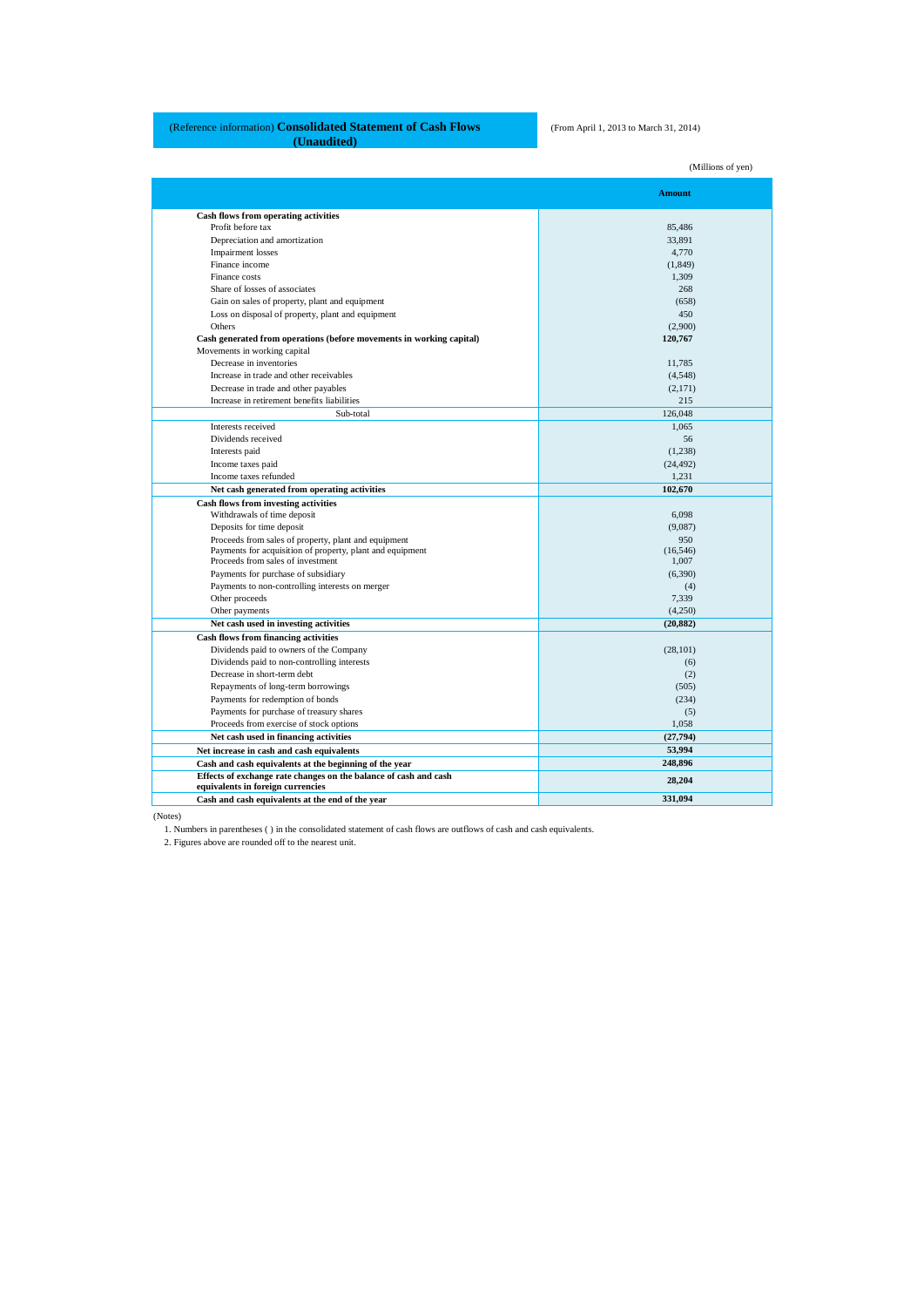#### **Important items for the preparation of the consolidated financial statements**

## **1. Preparation of consolidated financial statements**

The consolidated financial statements are prepared in accordance with International Financial Reporting Standards with some omissions of a part of disclosures pursuant to the second sentence of the first paragraph of Article 120 of the Ordinance on Companies Accounting.

| 2. Basis of consolidation                         |                                                                                                                    |
|---------------------------------------------------|--------------------------------------------------------------------------------------------------------------------|
| Number of consolidated<br>subsidiaries            | 121 companies                                                                                                      |
| Names of significant consolidated<br>subsidiaries | HOYA HOLDINGS, INC.                                                                                                |
|                                                   | HOYA HOLDINGS N.V.                                                                                                 |
|                                                   | HOYA HOLDINGS (ASIA) B.V.                                                                                          |
|                                                   | HOYA HOLDINGS ASIA PACIFIC PTE LTD.                                                                                |
|                                                   | During the fiscal year, two companies were newly established and 19 companies were acquired, while one company was |
|                                                   | liquidated. As a consequence, the number of consolidated companies increased by 20.                                |
| 3. Application of the equity method               |                                                                                                                    |
| Number of associates accounted                    |                                                                                                                    |
| for by the equity method                          | 2 companies                                                                                                        |
| Name of significant associate                     | AvanStrate Inc.                                                                                                    |

## **4. Items related to accounting policies**

## **(1) Basis and method of evaluation of financial assets**

Financial assets are classified into "financial assets at fair value through profit or loss (FVTPL)," "held-to-maturity investments," "loans and receivables," or "available-for-sale financial assets." However, the Group does not hold financial assets classified as "held-to-maturity investments." 1) Derivative financial instruments

Derivatives are initially recognized at fair value at the date the derivative contract is entered into and are subsequently remeasured at their fair value at the end of each reporting period.

The Group uses forward exchange contracts to manage the foreign exchange exposure of recognized financial assets or liabilities, or future firm transactions. Hedge accounting does not apply to these derivative transactions. Accordingly, derivative financial instruments are classified as FVTPL. 2) Financial assets other than derivative financial instruments

A. Loans and receivables

Trade receivables, loans, and other receivables that are not quoted in an active market are classified as loans and receivables. Loans and receivables are measured at amortized cost using the effective interest method, less any impairment losses. Principally interest income is recognized by applying the effective interest rate.

B. Available-for-sale financial assets

Financial assets other than derivatives, either designated as available-for-sale financial assets, or not classified as FVTPL, held-to-maturity investments or loans and receivables, are classified as available-for-sale financial assets. Listed available-for-sale equity investments that are traded in an active market are classified as available-for-sale financial assets and are stated at fair value. The Group also has investments in unlisted equity investments that are not traded in an active market but are also classified as available-for-sale financial assets and stated at fair value using valuation techniques. Gains and losses arising from changes in fair value are recognized in other comprehensive income with the exception of impairment losses and foreign exchange gains and losses on monetary assets being recognized in profit or loss.

3) Impairment of financial assets

Financial assets, other than FVTPL, are assessed for indicators of impairment at the end of each reporting period. Financial assets are considered to be impaired when there is objective evidence that, as a result of one or more events that occurred after the initial recognition of the financial asset, the estimated future cash flows of the investment have been affected.

For listed and unlisted equity investments classified as available-for-sale financial assets, a significant or prolonged decline in the fair value of the security below its cost is considered to be objective evidence of impairment. For all other financial assets, including redeemable notes classified as available-for-sale financial assets and finance lease receivables, objective evidence of impairment could include:

(a) significant financial difficulties of the debtor; or

(b) default or delinquency in interest or principal payments; or

(c) a high probability that the borrower will go into bankruptcy or financial re-organization.

For certain categories of financial assets, such as trade receivables, assets that are assessed not to be impaired individually are, in addition, assessed for impairment on a collective basis. Objective evidence of impairment for a portfolio of receivables could include the Group's past experience of collecting payments, an increase in the number of delayed payments in the portfolio past the average credit period of 90 days to 120 days, as well as observable changes in national or local economic conditions that correlate with default on receivables.

For financial assets carried at amortized cost, the amount of the impairment loss recognized is the difference between the asset's carrying amount and the present value of estimated future cash flows, discounted at the financial asset's original effective interest rate. The carrying amount of the financial asset is reduced by the impairment loss directly for all financial assets with the exception of trade receivables, where the carrying amount is reduced through the use of an allowance account. When a trade receivable, including past-due receivable, is considered uncollectible, it is written off against the allowance account. Subsequent recoveries of amounts previously written off are credited against the allowance account. Changes in the carrying amount of the allowance account are recognized in profit or loss. With the exception of available-for-sale financial assets (equity instruments), if, in a subsequent period, the amount of the impairment loss decreases and the decrease can be related objectively to an event occurring after the impairment was recognized, the previously recognized impairment loss is reversed through profit or loss to the extent that the carrying amount of the investment after the impairment is reversed does not exceed the amount the amortized cost would have been had the impairment not been recognized

In respect of available-for-sale financial assets (equity instruments), impairment losses previously recognized in profit or loss are not reversed through profit or loss. Any increase in fair value subsequent to impairment is recognized in other comprehensive income.

#### **(2) Basis and method of evaluation of inventories**

Inventories are valued at the lower of cost and net realizable value. Net realizable value represents the estimated selling price for the inventories in the ordinary course of business, less all estimated costs of completion and costs necessary to make the sale. Costs, including purchase costs, process costs, storage costs and all other costs incurred in bringing the inventories to present location and condition, are assigned to inventories mainly by the average method. The production costs include an appropriate portion of fixed and variable overhead expenses.

## **(3) Basis and method of evaluation of property, plant and equipment and intangible assets (other than goodwill), depreciation and amortization**

1) Property, plant and equipment

The Group applies the cost model for measuring property, plant and equipment.

Property, plant and equipment are stated at cost, net of accumulated depreciation and impairment losses. Properties in the course of construction for production, supply or administrative purposes, or for purposes not yet determined, are carried at cost, less any recognized impairment losses. Cost includes the expenses directly attributable to the assets, the initial estimated costs relating to scrap, removal and retirement, and, for qualifying assets, the borrowing cost for long-term project. Depreciation of these assets commences when the assets are available for their intended use. When significant components of property, plant and equipment are required to be replaced periodically, the Group recognizes such parts as individual assets to be depreciated with specific useful lives. All other repair and maintenance costs are recognized in profit or loss as incurred.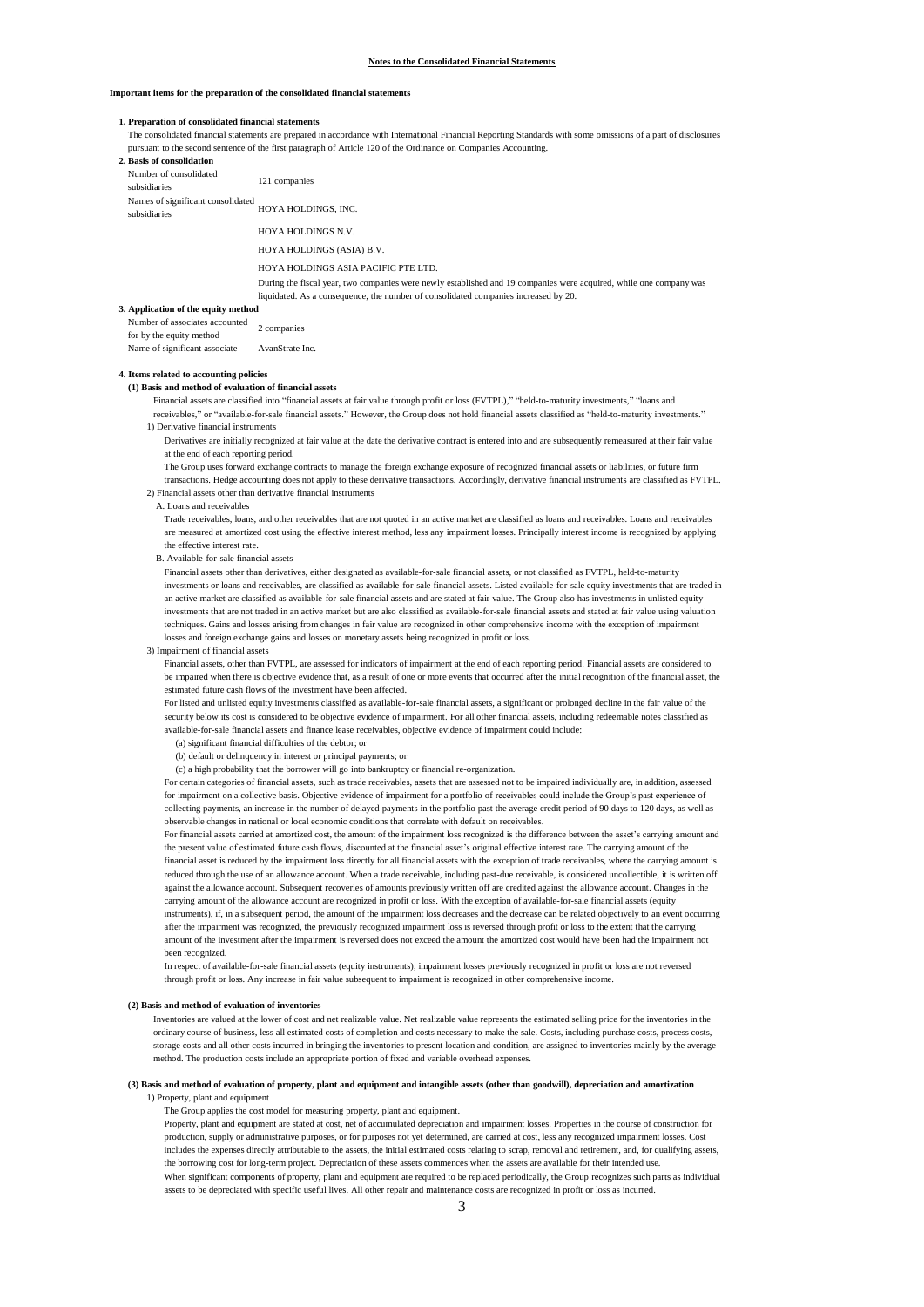Property, plant and equipment other than land and construction in progress are depreciated mainly on a straight-line basis over the following estimated useful lives. The estimated useful lives, residual values and depreciation method are reviewed at each year-end, with the effect of any

changes in estimate being accounted for on a prospective basis.

| Buildings and structures      | $3-50$       | vears |
|-------------------------------|--------------|-------|
| Machinery and carriers        | $3-10$ years |       |
| Tools, equipment and fixtures | $2 - 10$     | vears |

Leased assets are depreciated over their estimated useful lives where the transfer of the title of the assets is certain by the end of the lease term. Leased assets where the transfer of the title of the assets is not certain by the end of the lease term are depreciated over the shorter of their estimated useful lives or their lease terms.

2) Intangible assets

The Group uses the cost model for measuring intangible assets. Intangible assets are carried at cost less accumulated amortization and impairment losses.

A. Intangible assets acquired separately and/or acquired in a business combination

Intangible assets acquired separately are carried at cost at the initial recognition. Intangible assets acquired in a business combination are recognized separately from goodwill at their fair value at the acquisition date, when they are satisfied with the definition of intangible assets,

identifiable, and their fair value is reasonably measured. B. Internally-generated intangible assets - research and development expenses

Expenditures on research activities are recognized as expense in the period in which they are incurred.

An internally-generated intangible asset arising from development (or from the development phase of an internal project) is recognized if, and only

if, all of the following have been demonstrated:

(a) the technical feasibility of completing the intangible asset so that it will be available for use or sale;

(b) the intention to complete the intangible asset and use or sell it;

(c) the ability to use or sell the intangible asset;

(d) how the intangible asset will generate probable future economic benefits;

(e) the availability of adequate technical, financial and other resources to complete the development and to use or sell the intangible asset; and (f) the ability to measure reliably the expenditure attributable to the intangible asset during its development.

The amount initially recognized for internally-generated intangible assets is the sum of the expenses incurred from the date when the intangible assets first meet all of the recognition criteria listed above. The assets are amortized over the estimated period in which the development costs are expected to be recovered. If no future economic benefit is expected before the end of the life of assets, the residual book value is expensed. Subsequent to initial recognition, internally-generated intangible assets are reported at cost less accumulated amortization and impairment losses. Where no internally-generated intangible asset can be recognized, development costs are recognized as expense in the period in which they are incurred.

C. Amortization of intangible assets

Amortization is recognized on a straight-line basis over the estimated useful lives below. The Group does not have any intangible assets with indefinite useful lives.

| Patents               | $7-12$ years  |            |
|-----------------------|---------------|------------|
| Technology            | $10-20$ years |            |
| <b>Customer Lists</b> |               | 5-15 years |
| Software              | $3 - 5$       | years      |

3) Impairment of property, plant and equipment and intangible assets other than goodwill

At the end of each reporting period, the Group reviews the carrying amounts of its property, plant and equipment and intangible assets to determine whether there are any indications that those assets have suffered impairment losses. If any such indication exists, the recoverable amount of the cashgenerating unit to which the asset belongs is estimated in order to determine the extent of the impairment losses (if any).

If the recoverable amount of an asset (or cash-generating unit) is estimated to be less than its carrying amount, the carrying amount of the asset (or cash-generating unit) is reduced to its recoverable amount.

## **(4) Goodwill**

Goodwill arising in an acquisition of business is recognized as an asset at the date that control is acquired (i.e. the acquisition date). Goodwill is measured as the excess of the sum of the consideration transferred, the amount of any non-controlling interests in the acquiree, and the fair value of the acquirer's previously held equity interest in the acquiree (if any) over the acquisition-date amounts of the net fair value of the identifiable assets acquired and liabilities assumed. Goodwill is not amortized but is reviewed for impairment at least annually. Goodwill is recorded at cost less accumulated impairment losses on the consolidated statement of financial position.

For the purposes of impairment testing, goodwill is allocated to each of the Group's cash-generating units (or groups of cash-generating units) that is expected to benefit from the synergies of the combination. Cash-generating units to which goodwill has been allocated are tested for impairment annually, or more frequently when there is an indication that the unit may be impaired. If the recoverable amount of the cash-generating unit is less than its carrying amount, the impairment losses are allocated first to reduce the carrying amount of any goodwill allocated to the unit and then to the other assets of the unit pro-rata on the basis of the carrying amount of each asset in the unit. Impairment losses recognized for goodwill are not reversed in subsequent periods. On disposal of a Cash-generating unit, the attributable amount of goodwill is included in the determination of the profit or loss on disposal.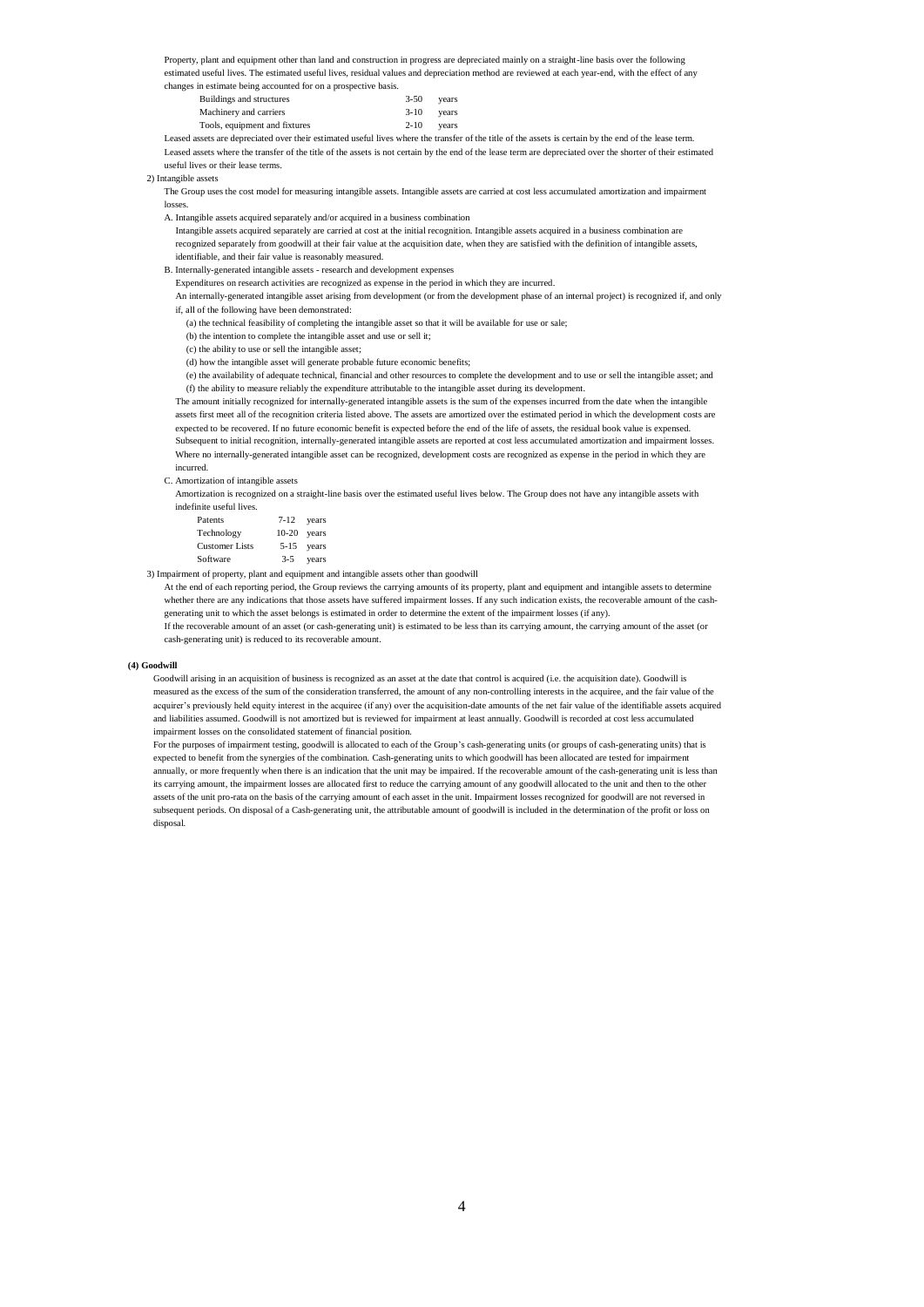## **(5) Method of accounting for significant provisions**

Provisions are recognized when the Group has a present obligation (legal or constructive) as a result of a past event, it is probable that the Group will be required to settle the obligation by outflow of resources embodying economic benefits, and a reliable estimate can be made of the amount of the obligation. The amount recognized as provision is the best estimate of the consideration required to settle the present obligation at the end of the reporting period (i.e. future cash outflow), taking into account the risks and uncertainties surrounding the obligation.

Where time value of money is material, a provision is measured by its present value to which estimated future cash flows are discounted using a pretax discount rate that reflects the risks specific to the obligation. Interest cost associated with the passage of time is recognized as finance cost. The types of provisions are as follows:

1) Asset retirement obligation

The Group recognizes provisions for an asset retirement obligation reserve for estimated costs arising from a contractual obligation to a landlord to dismantle and remove leasehold improvements from a leased office at the end of the lease contract, and estimated costs to decontaminate certain fixed assets. An asset retirement obligation is provided based on past experience of actual cost and considers each asset individually. The discount rate depends on the useful life of the corresponding assets and the country in which such assets are located. Future expected timing of outflow of economic benefits is mainly more than one year from each reporting period.

2) Warranties provision

Warranties provision is estimated and recognized based on past experience of the occurrence of defective goods and the expected after service costs in the warranty period. Expected outflow of economic benefits in the future is within one year from each reporting period.

3) Contingent liabilities assumed in a business combination

Contingent liabilities resulting from a business combination are initially measured at fair value at the date of acquisition. Subsequent to initial recognition, such contingent liabilities are remeasured considering expected future payments, possible occurrence and timing of payments at each reporting period.

#### **(6) Method of accounting for retirement benefits**

For defined benefit plans, the cost of providing retirement benefits is determined using the projected unit credit method, with actuarial valuations being carried out at the end of each reporting period.

Remeasurement, comprising actuarial gains and losses, the effect of the changes to the asset ceiling (if applicable) and the return on plan assets (other than interest), is reflected immediately in the statement of financial position with a charge or credit recognized in other comprehensive income in the period in which they occur. Remeasurement recognized in other comprehensive income is reflected immediately in retained earnings and will not be reclassified to profit or loss.

Past service cost is recognized in profit or loss in the period of a plan amendment.

Net interest is calculated by applying the discount rate at the beginning of the period to the net defined benefit liability or asset.

Defined benefit costs are categorized as follows:

 Service cost, including current service cost, past service cost, as well as gains or losses on curtailments and settlements Net interest expense or income

Remeasurement

The Group presents the first two components of defined benefit cost in profit or loss as "Employee benefits expense" or "Finance cost". The retirement benefit obligation recognized in the consolidated statement of financial position represents the actual deficit or surplus in the Group's defined benefit plans. Any surplus resulting from this calculation is limited to the present value of any economic benefits available in the form of refunds from the plans or reductions in future contributions to the plans.

Payments to defined contribution retirement benefit plans are recognized as an expense when employees have rendered service to the Group.

## **(7) Basis for translation of assets and liabilities denominated in foreign currencies**

#### 1) Foreign currency transactions

The individual financial statements of each group entity are presented in the currency of the primary economic environment in which the entity operates (i.e. its functional currency). For the purpose of the consolidated financial statements, the financial results, financial position and cash-flows of each group entity are presented in Japanese Yen, which is the functional currency of the Company and the presentation currency for the consolidated financial statements. In preparing the financial statements of the individual entities, transactions in currencies other than the entity's functional currency (foreign currencies) are translated at the rates of exchange prevailing at the dates of the transactions. At the end of each reporting period, monetary items denominated in foreign currencies are translated at the rates prevailing at that date. Nonmonetary items carried at fair value that are denominated in foreign currencies are translated at the rates prevailing at the date when the fair value was determined. Exchange differences are recognized in profit or loss during the period.

2) Financial statements of foreign operations

The assets and liabilities of foreign operations are translated into Japanese Yen at the foreign exchange rates prevailing at the end of reporting period. The revenues and expenses of foreign operations are translated into Japanese Yen at the average rates of exchange for the year. Where there are material fluctuations in exchange rates, the exchange rate at the transaction date is used. Foreign exchange differences arising from translation are initially recognized as exchange differences on translation of foreign operations in other comprehensive income and accumulated in "accumulated other comprehensive income", which are reclassified from equity to profit or loss on disposal of the net investment and included in "other expenses" in the consolidated statement of comprehensive income.

#### **(8) Method of accounting for national and local consumption tax**

The tax-excluded method is applied, and non-deductible tax is recognized as an expense.

## **(9) Notes to the changes in accounting policies**

 In the current year, the Group has applied IAS19 "Employee benefits" (as revised in 2011). The amendments require recognition of changes in defined benefit obligations and in the fair value of plan assets when they occur through other comprehensive income, which will not be reclassified subsequently to profit or loss.

 In addition, in the current year, the Group has applied Amendments to IAS 1 "Presentation of Financial Statements". With these amendments, "Share of other comprehensive income of associates" was reclassified as "Exchange differences on translation of foreign operation" or "Net gain/ (loss) on revaluation of available-for-sale financial assets". These changes were applied retrospectively, and the accumulated effects of the changes were reflected in the beginning balance of the net asset in the current fiscal year. As a consequence, the beginning balance of retained earnings decreased by ¥117 million, and that of accumulated other comprehensive income/ (loss) decreased by ¥21 million.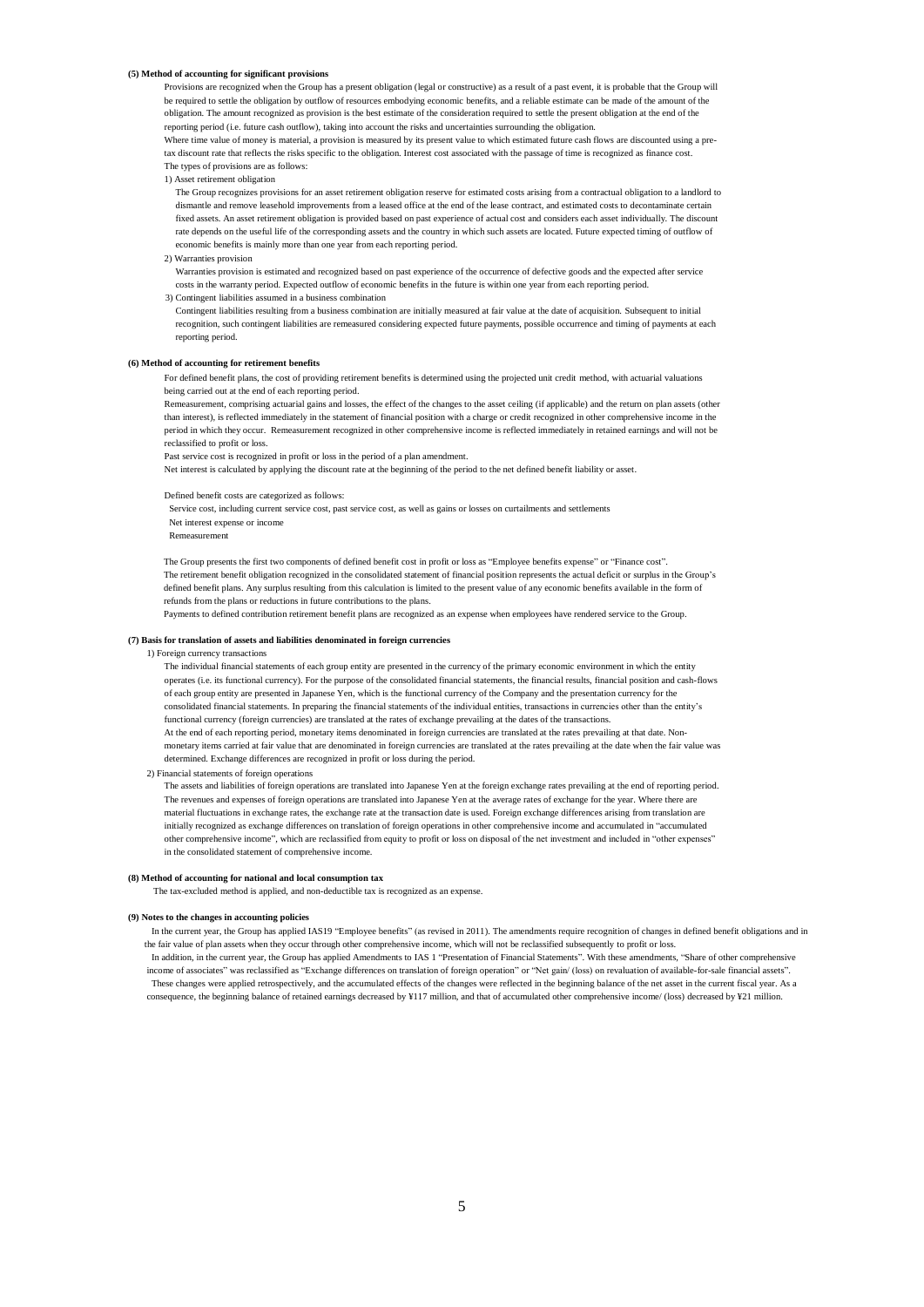# **Notes to the Consolidated Statement of Financial Position**

| 1. Assets provided as collateral and related liabilities                                      |                  |                                                                                                                                                                                        |
|-----------------------------------------------------------------------------------------------|------------------|----------------------------------------------------------------------------------------------------------------------------------------------------------------------------------------|
| Assets provided as collateral                                                                 |                  |                                                                                                                                                                                        |
| <b>Buildings</b>                                                                              | ¥33 million      |                                                                                                                                                                                        |
| Machinery and carriers                                                                        | ¥6 million       |                                                                                                                                                                                        |
| Tools, equipment and fixtures                                                                 | ¥35 million      |                                                                                                                                                                                        |
| Trade and other receivables                                                                   | $¥1.063$ million |                                                                                                                                                                                        |
| <b>Inventories</b>                                                                            | ¥904 million     |                                                                                                                                                                                        |
| Related liabilities                                                                           |                  |                                                                                                                                                                                        |
| Interest-bearing short-term debt                                                              | ¥5 million       |                                                                                                                                                                                        |
| Interest-bearing long-term debt                                                               | ¥307 million     |                                                                                                                                                                                        |
|                                                                                               |                  | Besides the above, Buildings in the amount of ¥90 million and Land in the amount of ¥1 million were provided as collateral for the conditional obligation in the amount of ¥95 million |
| associated with the government grant.                                                         |                  |                                                                                                                                                                                        |
| 2. Allowance for doubtful accounts directly deducted from assets                              |                  |                                                                                                                                                                                        |
| Trade and other receivables                                                                   | ¥2,393 million   |                                                                                                                                                                                        |
| Long-term financial assets                                                                    | ¥1,063 million   |                                                                                                                                                                                        |
| 3. Accumulated depreciation of property, plant and equipment                                  |                  |                                                                                                                                                                                        |
| Property, plant and equipment - net                                                           | ¥331.221 million |                                                                                                                                                                                        |
| Accumulated depreciation includes impairment losses of property, plant and equipment.         |                  |                                                                                                                                                                                        |
| 4. Contingent liabilities                                                                     |                  |                                                                                                                                                                                        |
| The Group provides guarantees on borrowings of business partners from financial institutions. |                  |                                                                                                                                                                                        |
| Guarantee liabilities                                                                         | ¥290 million     |                                                                                                                                                                                        |
| 5. Other current assets                                                                       |                  |                                                                                                                                                                                        |
|                                                                                               |                  |                                                                                                                                                                                        |

On June 26, 2013, the Company received a reassessment notice for additional tax on the transfer pricing taxation in transactions with overseas subsidiaries that develop and manufacture electronics related products, for the five financial years ended March 31, 2007 to March 31, 2011 from the Tokyo Regional Taxation Bureau ("TRTB"). The additional tax assessment was ¥8,419 million. The Company was required to pay ¥3,309 million due to the existence of net operating losses carried forward with respect to the indicated financial years and paid it in the current year. The Company has lodged an objection with TRTB seeking withdrawal of the assessment in accordance with the relevant law. Consequently ¥8,419 million is included in "Other current assets as suspense payment.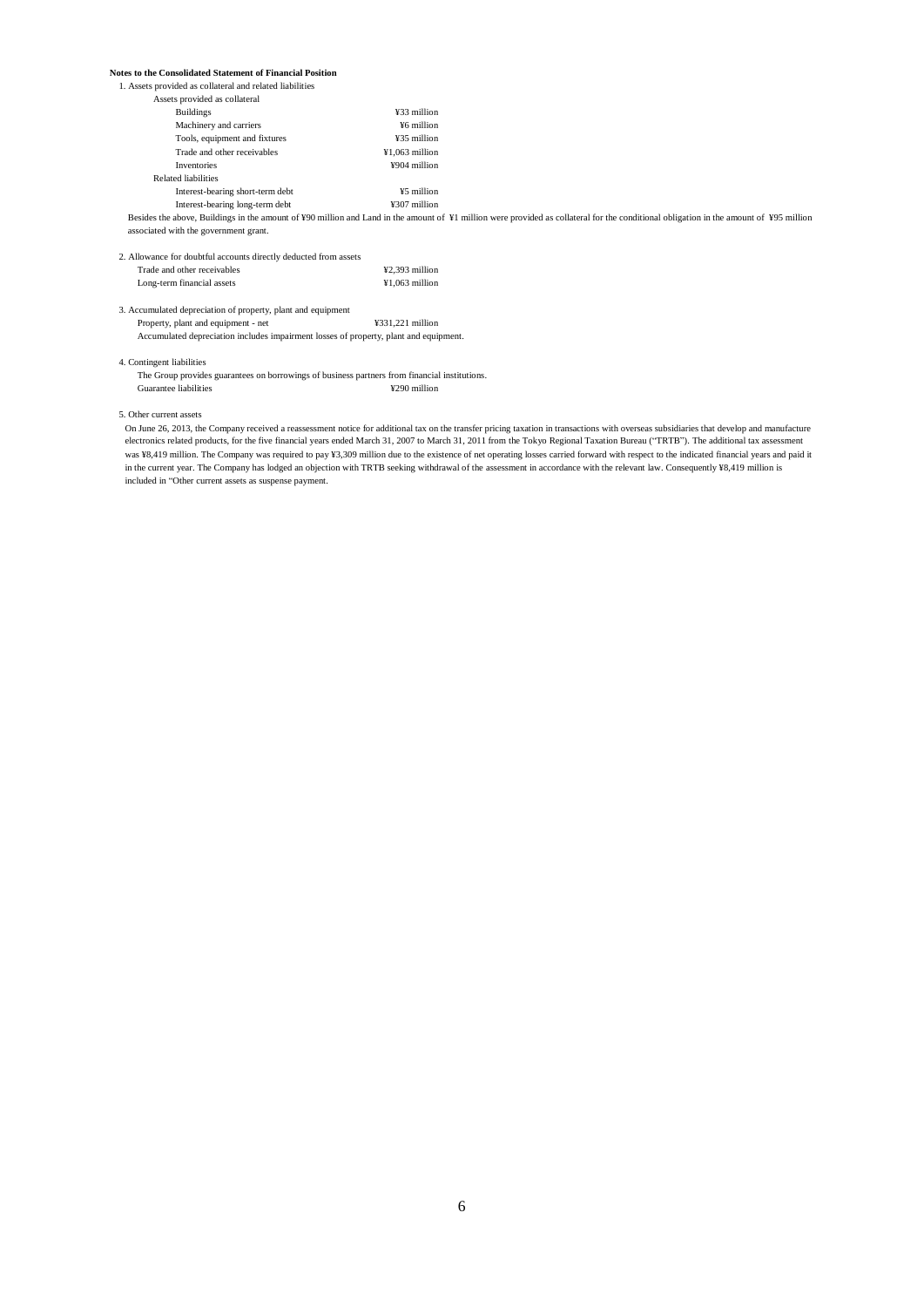## **Notes to the Consolidated Statement of Comprehensive Income**

Reclassification adjustments and tax effects related to other comprehensive income (1) Remeasurements of the net defined benefit liability (asset)

| Gains arising during the year                                                 | ¥81 million                  |
|-------------------------------------------------------------------------------|------------------------------|
| Tax-effect adjustment                                                         | $\frac{1}{2}$ (15) million   |
| Total                                                                         | ¥ 66 million                 |
| (2) Net gains or losses on revaluation of available-for-sale financial assets |                              |
| Gains arising during the year                                                 | $¥$ 443 million              |
| Reclassification adjustments                                                  | $\frac{1}{2}(629)$ million   |
| Total amount before tax-effect adjustment                                     | $\frac{1}{2}$ (185) million  |
| Tax-effect adjustment                                                         | ¥ 72 million                 |
| Total                                                                         | $\frac{1}{2}$ (114) million  |
| (3) Exchange differences on translation of foreign operations                 |                              |
| Gains arising during the year                                                 | ¥ 34,187 million             |
| Reclassification adjustments                                                  | ¥302 million                 |
| Total amount before tax-effect adjustment                                     | ¥34,488 million              |
| Tax-effect adjustment                                                         | $\frac{4}{3}$ (160) million  |
| Total                                                                         | ¥ 34,328 million             |
| Total other comprehensive income                                              | $\frac{1}{2}$ 34,281 million |

## **Notes to the Consolidated Statement of Changes in Equity**

| 1. Type and number of issued shares as at March 31, 2014 |                                                                     |  |
|----------------------------------------------------------|---------------------------------------------------------------------|--|
| Ordinary shares                                          | 435,017,020 shares                                                  |  |
| 2. Dividend-related items                                |                                                                     |  |
| (1) Dividends paid                                       |                                                                     |  |
|                                                          | 1) Dividends resolved by the Board of Directors on May 30, 2013     |  |
| • Total dividends                                        | $¥15.102$ million                                                   |  |
| • Dividends per share                                    | ¥35                                                                 |  |
| • Record date                                            | March 31, 2013                                                      |  |
| • Effective date                                         | June 3, 2013                                                        |  |
|                                                          | 2) Dividends resolved by the Board of Directors on October 31, 2013 |  |
| • Total dividends                                        | ¥12.947 million                                                     |  |
| • Dividends per share                                    | ¥30                                                                 |  |
| • Record date                                            | September 30, 2013                                                  |  |
| • Effective date                                         | November 29, 2013                                                   |  |
|                                                          |                                                                     |  |

(2) Dividends whose record date belongs to this fiscal year but effective date belongs to next fiscal year

| ividends resolved by the Board of Directors on May 21, 2 |                   |
|----------------------------------------------------------|-------------------|
| · Total dividends                                        | ¥19,444 million   |
| • Source of payment                                      | Retained earnings |
| • Dividends per share                                    | ¥45               |
| • Record date                                            | March 31, 2014    |
| • Effective date                                         | May 29, 2014      |
|                                                          |                   |

3. Type and equivalent number of shares resulting from the potential exercise of stock acquisition rights outstanding at the end of the fiscal year (excluding the rights whose exercise period has not yet commenced)

Ordinary shares 3,148,400 shares

## **Notes Concerning Financial Instruments**

1. Items concerning financial instruments

(1) Market risks

1) Foreign currency risk

The Group intends to marry major currencies the Group uses (Euro, US dollar and Japanese Yen) in settlements of receivables/payables resulting from operating activities. Specifically, the subsidiaries that continuously conduct import or export transactions retain foreign currencies obtained from exports of goods for payables on imported supplies. This enables the Group to mitigate foreign currency risk. On the other hand, the Company having multiple strategic business units (SBU) and conducting finance and dividend, and holding companies receiving dividends from their subsidiaries and distributing it to the Company and/or other group companies, sometimes fall into disparity of foreign currency debt-credit balances in receivables, liabilities and/or bank deposits. This might cause significant gains or losses on foreign exchange differences when the Yen appreciates or depreciates against the US dollar or the Euro, or when the Euro appreciates or depreciates against the US dollar.

The Group's policy generally does not permit the use of derivative instruments such as forward foreign exchange contracts. However, in certain circumstances in which the use of such derivatives is determined to be beneficial, the Group can enter into contracts upon obtaining a formal approval from the Chief Financial Officer ("CFO") of the Group in accordance with its group headquarters approval process. For instance, in order to economically hedge foreign currency exposures on intercompany receivables, payables and dividends, the Company occasionally enters into forward foreign exchange contracts.

2) Interest rate risk

The majority of the interest-bearing debt is bonds with fixed interest rates.

3) Price risk in equity instruments

The Group is exposed to equity price risks arising from equity instruments (i.e. listed shares). These investments are held from a viewpoint of business strategy, not for short term trading purpose. The Group does not sell these investments frequently and the Group periodically reviews the fair value of these instruments as well as the financial condition of investees.

(2) Credit and liquidity risks

The Group manages its credit risk by setting credit limits which are approved by the authorized personnel of each Strategic Business Unit.

Ultimate responsibility for liquidity risk management rests with the CFO of the Group who is appointed by the Board of Directors. Based on the instructions from the CFO, the financial headquarters of the Group mainly manages the Group's liquidity risk by maintaining an appropriate level of retained earnings and credit facilities, and monitors the actual cash flows and forecasted cash flows. Temporary cash shortages due to dividends or bonus payments are funded through the issuance of commercial paper, etc.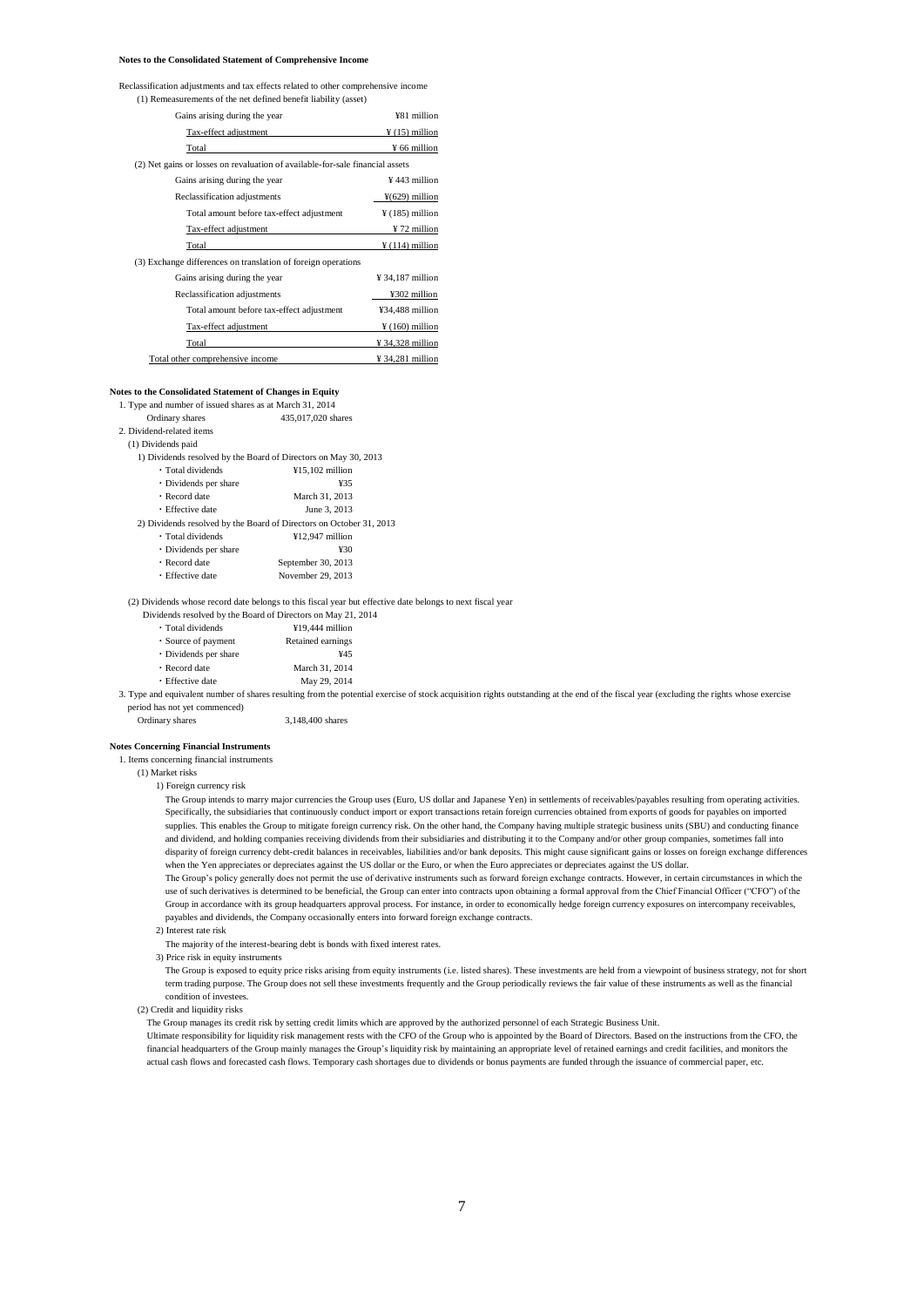## **2. Notes Concerning Fair Value of Financial Instruments**

As of March 31, 2014, (the end of the fiscal year) the carrying amount of financial instruments on the consolidated statement of financial position, the fair values of those instruments, and the differences were as follows.

(Millions of yen)

|                                                             | Carrying amount of<br>consolidated statement of<br>financial position* | Fair value* | <b>Difference</b> |
|-------------------------------------------------------------|------------------------------------------------------------------------|-------------|-------------------|
| (1) FVTPL financial assets (derivative instruments)         |                                                                        |             |                   |
| Other financial assets                                      | 1,295                                                                  | 1,295       |                   |
| (2) Loans and receivables                                   |                                                                        |             |                   |
| Trade and other receivables                                 | 95,529                                                                 | 95,529      |                   |
| Other financial assets                                      | 15,437                                                                 | 15,396      | (41)              |
| (3) Available-for-sale financial assets                     |                                                                        |             |                   |
| Other financial assets                                      | 2,821                                                                  | 2,821       |                   |
| (4) Cash and cash equivalents                               | 331,094                                                                | 331,094     |                   |
| <b>Total assets</b>                                         | 446,176                                                                | 446,135     | (41)              |
| (5) FVTPL financial liabilities<br>(derivative instruments) |                                                                        |             |                   |
| Other financial liabilities                                 |                                                                        |             |                   |
| (6) Financial liabilities measured at amortized cost        |                                                                        |             |                   |
| Trade and other payables                                    | (40,291)                                                               | (40, 491)   |                   |
| Interest-bearing debt                                       | (63,279)                                                               | (65, 582)   | (2,302)           |
| Other financial liabilities                                 | (152)                                                                  | (152)       |                   |
| <b>Total liabilities</b>                                    | (103, 722)                                                             | (106, 024)  | (2,302)           |

\* The balances of liabilities are presented as the numbers in parentheses.

(Note) Items related to the methods of calculating the fair value of financial instruments, together with securities and derivative transactions

(1) (5) FVTPL financial assets and liabilities (derivative instruments)

- The fair values of forward foreign exchange contracts at the end of each reporting period were determined based on the forward exchange rate at market.
- (2) Loans and receivables

The fair values of loans and receivables were determined by discounting future net cash flows using rates taking into account the estimated timing of payments and credit risk.

Because trade and other receivables have short settlement periods and estimated fair values that are virtually the same as the carrying value, the carrying amount has been used as fair value.

(3) Available-for-sale financial assets

The fair values of listed shares included in available-for-sale financial assets were determined based on quoted market prices at the end of each reporting period. The fair values of unlisted shares included in available-for-sale financial assets were calculated by using a reasonable method.

(4) Cash and cash equivalents

Cash and cash equivalents have short settlement periods and estimated fair values that are virtually the same as the carrying amount.

- (6) Financial liabilities measured at amortized cost The fair values of long-term loans, bonds and finance lease obligations were determined by discounting future cash flows using rates taking into account the
- estimated timing of payments and credit risk.

Trade and other payables, and interest-bearing short-term debt have short settlement periods and estimated fair values that are virtually the same as the carrying amount.

## **Notes to per share information**

| (1) Equity per share attributable to owners of the company | ¥1.241.69 |
|------------------------------------------------------------|-----------|
| (2) Basic earnings per share                               | ¥135.26   |

## **Notes concerning significant subsequent events**

The Board of Directors made a resolution to purchase the Company's treasury stock on May 7, 2014 pursuant to the first paragraph of Article 459 of the Companies Act.

1. Reason for purchase of treasury stock

To perform capital policy flexibly in response to a changing business environment, and improve shareholders' value per share.

# 2. Outline of Repurchase

(1) Class of shares: Common stock issued by Hoya Corporation

- (2) Total number of shares: Up to 10 million shares (2.31% of total shares outstanding, excluding treasury stock)
- (3) Total purchase cost: Up to ¥30 billion
- (4) Period for purchase: May 8, 2014 to November 7, 2014
- (5) Method of purchase: Purchase at the Tokyo Stock Exchange based on discretionary investment contract

~~~~~~~~~~~~~~~~~~~~~~~~~~~~~~~~~~~~~~~~~~~~~~~~~~~~~~~~~~~~~~~~~~~~~~~~~~~~~~~~~

(Note) Figures in the consolidated financial statements and related notes are rounded off to the nearest unit.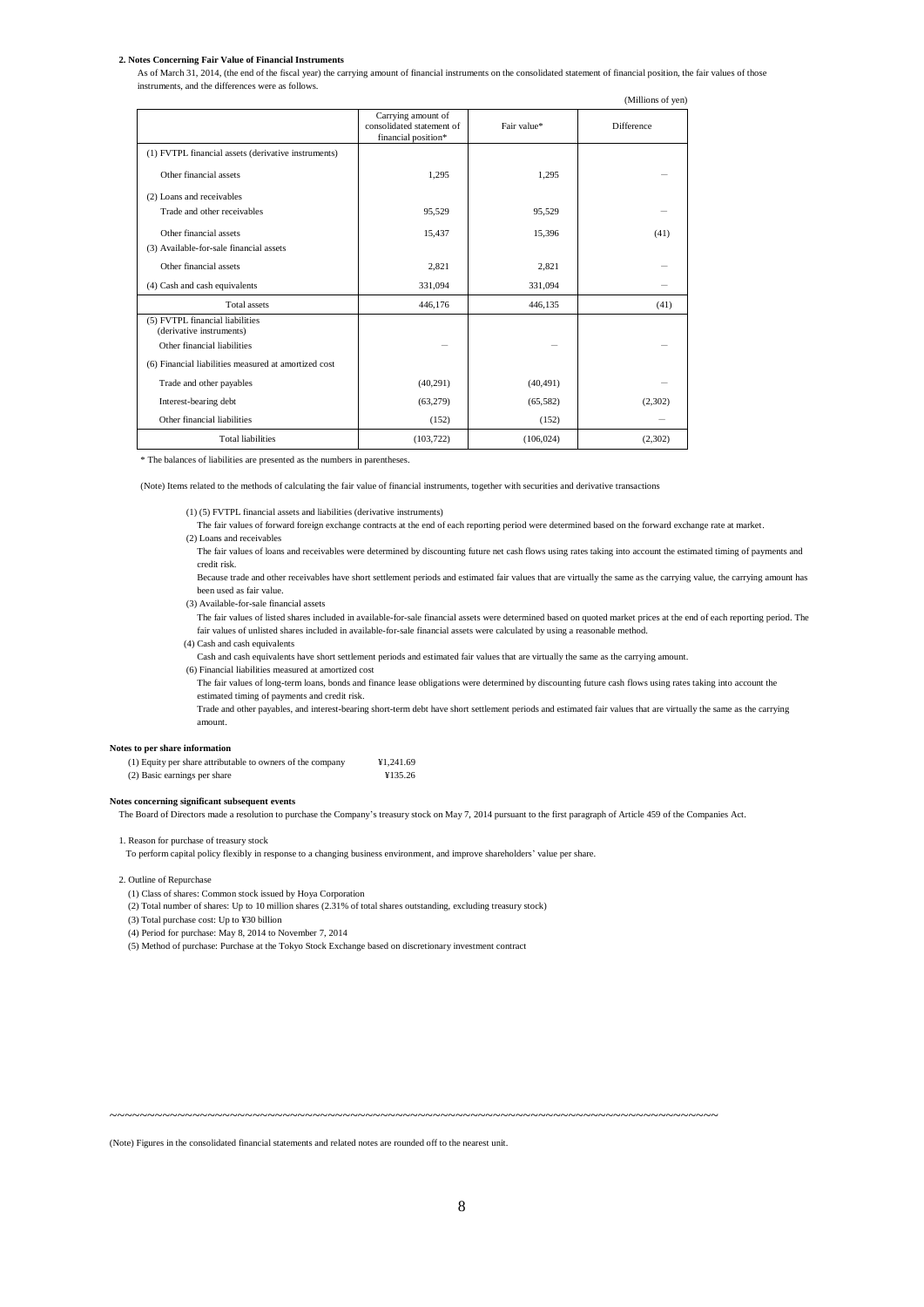# **Significant accounting policies**

1. Basis and methods for evaluation of marketable and investment Securities

Investment securities in subsidiaries and affiliates: Cost determined by the moving-average method Available-for-sale securities:<br>Marketable Securities:

Securities:<br>
Marketable Securities: Fair value, with unrealized gains and losses, net of applicable taxes, reported in a separate component of equity.<br>
Non-marketable securities: Cost determined by the moving-average metho Cost determined by the moving-average method

2. Basis and methods for evaluation of derivatives: Fair value

3. Basis and methods for evaluation of inventories: Primarily the lower of cost determined by the average method and net realizable value

| 4. Methods of depreciation of fixed assets:                |                                                                                                                                                                                                                                                                                                                            |
|------------------------------------------------------------|----------------------------------------------------------------------------------------------------------------------------------------------------------------------------------------------------------------------------------------------------------------------------------------------------------------------------|
| Property, plant and equipment<br>(excluding leased assets) | Depreciation is computed by the declining-balance method while the straight-line method is applied to buildings acquired on or<br>after April 1, 1998.                                                                                                                                                                     |
|                                                            | The range of useful lives is principally from 15 to 50 years for buildings, from 4 to 15 years for machinery and equipment, and 2 to<br>10 years for tools, equipment and fixture.                                                                                                                                         |
| Intangible fixed assets<br>(excluding leased assets)       | The straight-line method is applied. The period of amortization is 8 years for patents, 10 years for technology and 5 years for<br>software.                                                                                                                                                                               |
| Leased assets                                              | The straight-line method over the lease terms with no residual value is applied for leases which do not transfer ownership of the<br>leased assets to the lessee. The Company accounted for leases which existed at April 1, 2008 and do not transfer ownership of<br>the leased assets to the lessee as operating leases. |
|                                                            |                                                                                                                                                                                                                                                                                                                            |

5. Basis for the conversion of foreign currency assets and liabilities

All short-term and long-term monetary receivables and payables denominated in foreign currencies are translated into Japanese Yen at the exchange rate at the balance sheet date. The<br>foreign exchange gains and losses from t

| 6. Allowance, Reserves and Provisions |                                                                                                                                                                                 |
|---------------------------------------|---------------------------------------------------------------------------------------------------------------------------------------------------------------------------------|
| (i) Allowance for doubtful accounts   | The allowance for doubtful accounts is provided based on the Company's past experience of credit loss and an evaluation of the                                                  |
|                                       | financial position of borrowers.                                                                                                                                                |
| (ii) Accrued bonuses to employees     | Accrued bonuses are provided at the year-end to which such bonuses are attributable in the current year.                                                                        |
| (iii) Warranties provisions           | Accrued warranty cost is estimated and recognized based on past experience of the occurrence of defective goods and the<br>expected after service costs in the warranty period. |
| (iv) Reserve for periodic repairs     | Reserve for periodic repairs is provided based on the actual expenses for the latest repairs for melting furnaces.                                                              |

7. Method of accounting for national and local consumption taxes

The tax-excluded method is applied, and non-deductible tax is recognized as an expense.

8. Notes to changes in presentation of non-consolidated financial statements

 (Balance Sheet) Because the amounts have been immaterial, short-term derivative assets of ¥3,555 million in the year ended March 31, 2013 are included in "Others" in Current assets, lease deposits of ¥4,000 million in the year ended March "Others" in Current liabilities, which were presented separately in the year ended March 31, 2013.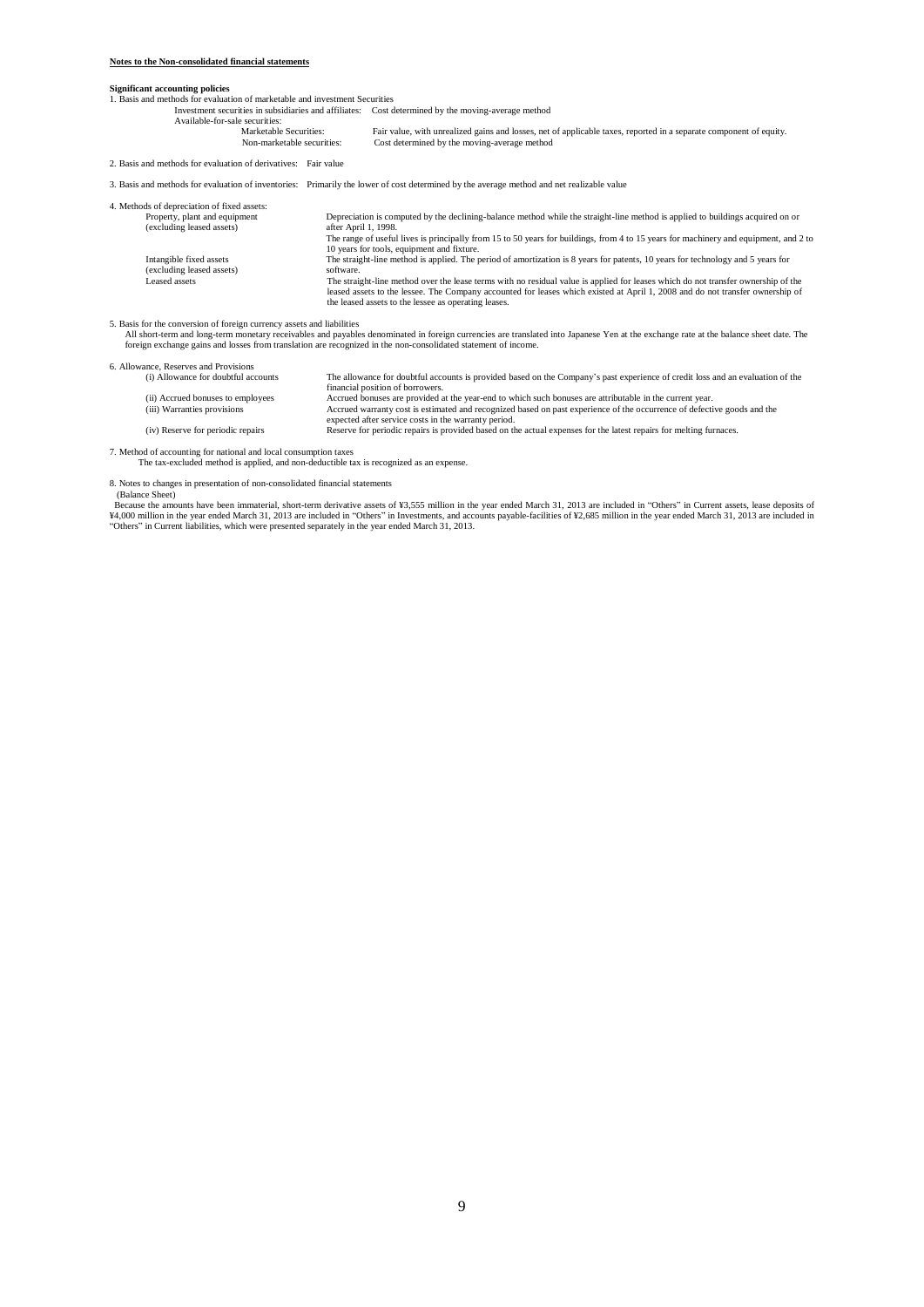| <b>Notes to Non-consolidated Balance sheet</b>                                      |                    |  |
|-------------------------------------------------------------------------------------|--------------------|--|
| 1. Accumulated depreciation of Property, plant and equipment                        | $¥128,141$ million |  |
| The accumulated depreciation includes the accumulated impairment losses.            |                    |  |
| 2. Contingent liabilities                                                           | ¥312 million       |  |
| Guarantees for lease payments of the following company                              |                    |  |
| PENTAX U.K. LTD.                                                                    | ¥312 million       |  |
| 3. Monetary receivables from and payables to subsidiaries and affiliates (excluding |                    |  |
| classified items on balance sheet)                                                  |                    |  |
| (1) Short-term receivables                                                          | $¥16,531$ million  |  |
| (2) Long-term receivables                                                           | $¥1,034$ million   |  |
| (3) Short-term payables                                                             | $¥10,060$ million  |  |
| Notes to Non-consolidated Statement of income                                       |                    |  |
| 1. Transactions with subsidiaries and affiliates                                    |                    |  |
| $(1)$ Sales                                                                         | ¥39,797 million    |  |
| (2) Purchases including commissions                                                 | $¥56,247$ million  |  |
| (3) Non-operating transactions                                                      | ¥37,096 million    |  |
|                                                                                     |                    |  |

2. Income taxes– prior years

 On June 26, 2013, the Company received a reassessment notice for additional tax on the transfer pricing taxation in transactions with overseas subsidiaries that develop and manufacture electronics related products, for the five financial years ended March 31, 2007 to March 31, 2011 from the Tokyo Regional Taxation Bureau ("TRTB"). Additional taxes of ¥8,419 million were recognized as "Income taxes-prior years" for the fiscal years ended March 31, 2007 to March 31, 2011 in accordance with the "Treatment of Accounting and Presentation of Taxes for the Purpose of Audits" (JICPA Audit and Assurance Practice Committee Report No.63). The Company paid ¥3,309 million in the current year as a result of the use of net operating losses carried forward with respect to the indicated financial years and paid it in the current year. The Company has lodged an objection with TRTB seeking withdrawal of the assessment in accordance with the relevant law.

## **Notes to Statements of Changes in Net Assets** Matters relating to the number of treasury shares

| Share class     | Balance at April 1, 2013 | Increase    | Decrease         | Balance at March 31, 2014 |
|-----------------|--------------------------|-------------|------------------|---------------------------|
| Ordinary shares | 3,520,879 shares         | .842 shares | $600.400$ shares | 2.922.321 shares          |

(Note) Details of the increase and decrease in the number of treasury shares are as follows:<br>Increase due to repurchase of odd-lot shares:<br>I.842 shares

Increase due to repurchase of odd-lot shares: 1,842 shares Decrease on exercise of stock options: 600,400 shares 600,400 shares Decrease on exercise of stock options: